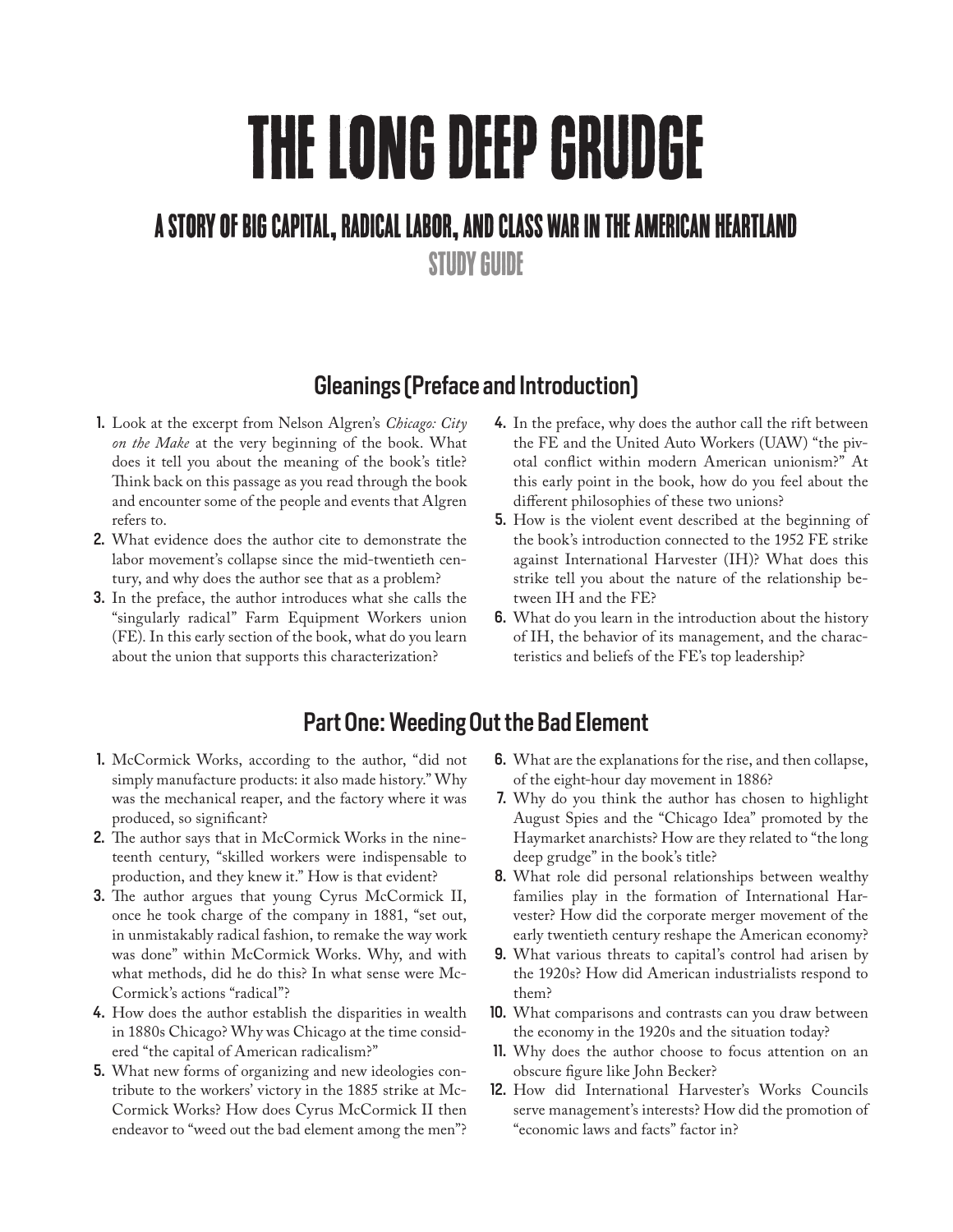### Part Two: The FE Lays Down Roots

- 1. The author discusses the "sweeping and interrelated changes" that affected the federal government, the labor movement, and the radical left during the 1930s. What were those changes?
- 2. How did the sources of power for industrial workers in the CIO era differ from those of skilled workers in the nineteenth century, and what impact did that change have on labor's organizing strategies?
- 3. How was early union organizing conducted at Tractor Works? What was the role played by the Communist Party in the FE's breakthrough there? How did this early radical influence shape the FE's character?
- 4. "Against the odds," the author says, the FE managed to win bargaining rights at five additional IH plants, including McCormick Works, in 1941. What factors contributed to the union's victory?
- 5. What were the various ways in which WWII affected International Harvester and the FE? What role did the federal government play in the conflict between the

company and the union during this period?

- 6. The author argues that the piecework system at IH was "every bit as much about control as it was about compensation." How was that the case? Why did IH maintain such a complex wage system? In what ways did piecework affect the FE's character?
- 7. Why did the allowance issue cause such conflict between IH and the FE and why do you think the author focuses attention on it?
- 8. What is the size and significance of the 1946 strike wave? To what extent were labor's objectives realized?
- 9. Fowler McCormick and International Harvester's management "adopted what were at the time sophisticated strikebreaking tactics" during the 1946 strike. What were these tactics, and how did they relate to past managerial practice at IH?
- 10. How did the FE secure its contract gains in 1946 and what was the significance of the provisions won by the union?

#### Part Three: The FE Against the Grain

- 1. What were the similarities and differences between the FE leadership and the UAW's Walter Reuther? What did Reuther's ascendance in the UAW mean for the FE?
- 2. Why did American corporations begin opening plants in the American South after WWII?
- 3. The author says that FE organizers "built a commitment to racial equality into the DNA" of the union's local at the International Harvester plant in Louisville. How was this evident in the FE's organizing drive there?
- 4. "We're not going to be second-class citizens in the South," said an FE leader in Louisville. What did he mean by that? How did the union wage its fight against International Harvester's "Southern differential?" How did the company respond?
- 5. What was the nature of the disagreement within the FE leadership and between the FE and other left-led unions over the non-communist affidavits required by the Taft-Hartley Act? How do you think the FE should have responded to the affidavit requirement? How did the Taft-Hartley Act affect the labor movement generally?
- 6. Why did the FE become so heavily involved in the Progressive Party campaign of 1948? What were the benefits, and the costs, of that involvement? On balance, do you think the union made the right choice?
- 7. Why did the FE enter into an affiliation with the United Electrical Workers in 1949? What was the significance of the 1949 expulsion of the left-leaning unions from the CIO? How many workers were represented by those unions? How did the CIO's action reflect the political

climate in the US?

- 8. The author argues that the FE leadership "eschewed the politics of productivity in favor of the politics of class conflict." What is meant by "the politics of productivity," and how was that ideology reflected in the 1950 UAW-GM contract–the "Treaty of Detroit"? How did the FE's contracts with IH embody "the politics of class conflict"?
- 9. How did the UAW's "raiding" campaign affect the FE? Given that the FE was "outstaffed, out-financed, and outcast from the mainstream labor movement," what accounted for the sustained loyalty Harvester workers demonstrated toward the union?
- 10. The author notes that "between 1945 and 1954, more than *one thousand* work stoppages took place at IH plants represented by the FE," a far higher figure than at IH/UAW plants. What were the reasons for this difference? The author also discusses "strikeless strikes." What were they, and why did the FE leadership begin to encourage them?
- 11. For the Louisville FE, the author says, "interracial solidarity became not an abstract construct but a daily practice that delivered tangible and immediate benefits to the union membership." What does she mean by that? How did International Harvester's employment practices factor in to the relationships between white and African Americans in the FE in Louisville?
- 12. Jim Wright, an African American FE leader, said that white workers at the Louisville IH plant were initially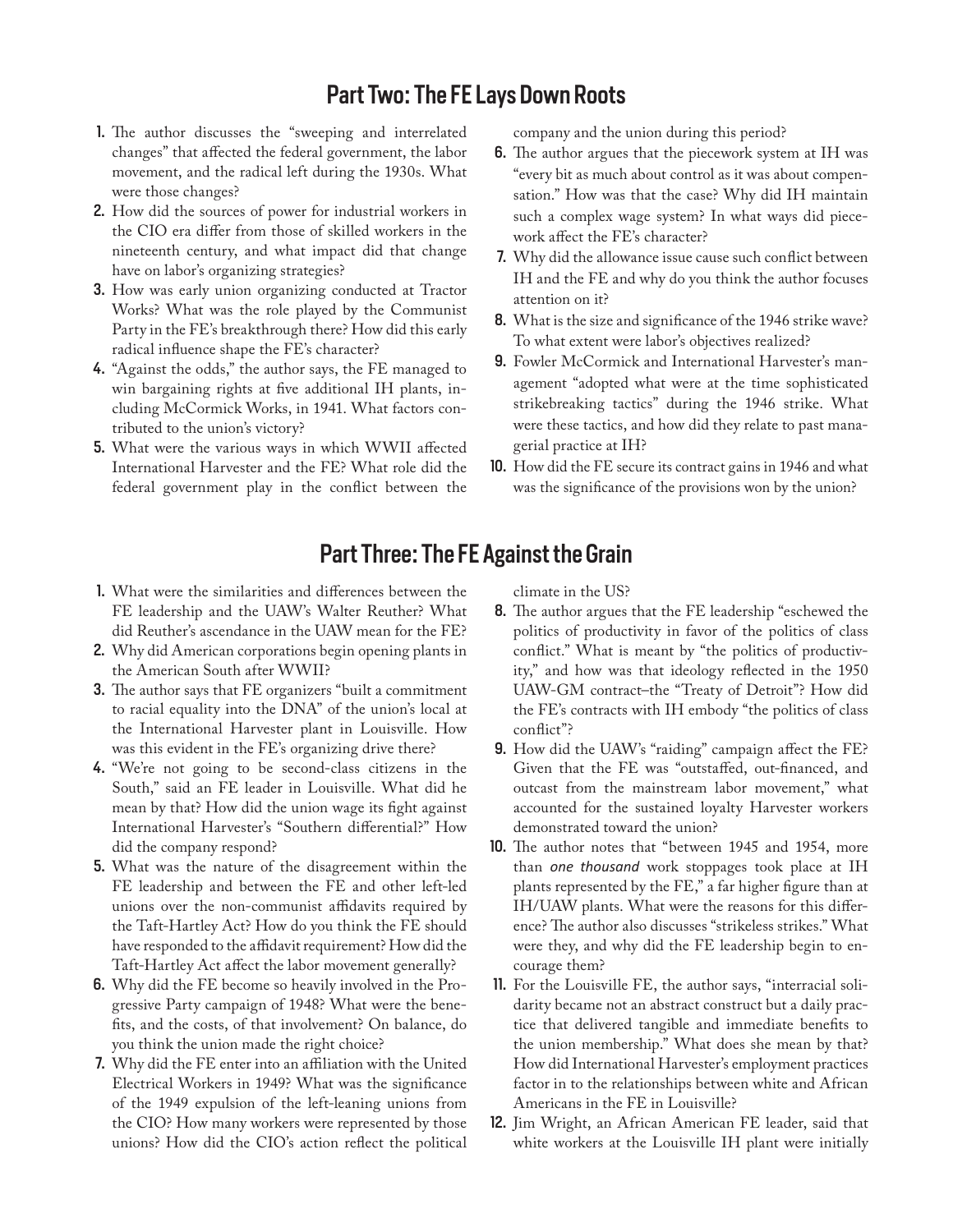"*real* racists" but membership in the FE instilled "a religious feeling of them sticking together" with Black workers. How was this manifested inside the Harvester plant, and in the community? How did the FE's "constant campaign" to promote interracial solidarity affect personal relationships in segregated Louisville? Does the FE's experience in Louisville affect your thinking about white working-class racism?

#### Part Four: Reaping the Whirlwind

- 1. What was the significance of John McCaffrey's elevation to the CEO's position at International Harvester? How did McCaffrey and IH management prepare for 1952 negotiations with the FE?
- 2. What concerns were raised by Louisville FE leader Jim Wright in advance of the 1952 strike?
- 3. FE leader DeWitt Gilpin wrote that in sit-down strikes workers "get an insight into the potential of their class." How was this apparent in the 1952 sitdown strike at the IH Twine Mill? Given the outcome, did the sitdown strike make sense?
- 4. In 1952, the FE said that International Harvester proposed "a new contract with wage cuts written into it and the means to oppose them written out of it." What exactly were the changes IH sought, and why was the company so determined to achieve them?
- 5. An FE flyer in 1952 proclaimed that "a strong picket line is the best negotiator." What was meant by that, and how was that belief manifested in the union's conduct during the International Harvester strike?
- 6. Why did the House Un-American Activities Committee (HUAC) hold hearings in Chicago in 1952, and what impact did the HUAC appearance have on the strike at International Harvester?
- 7. Why did "the foreman's crusade" launched by International Harvester in 1952 generate so much attention? How did it comport with past managerial practice at IH? What impact did it have on the strike?
- 8. In what ways did Harold Ward's arrest and his subsequent murder trial reflect both the strengths and the weaknesses of the FE by 1952? How did Ward personally embody much of what the FE represented?
- 9. The 1952 strike ended in "a victory for the company" and what the author calls "a triumph for the labor establishment as well." In what ways did both the company and the labor establishment prevail? Could the FE leadership have done anything differently to achieve a better outcome for the union? Some members of the FE leadership had argued for returning to work without signing the contract. What do you think of that idea?
- 10. Following the 1952 strike, what were the various factors that led the FE leadership to seek to merge with the UAW? What do you think of that decision?
- 11. The author argues that "IH management and the labor establishment found it a bit harder to wipe the FE's traces clean than had been expected." In what ways did the FE's legacy continue to affect workers at International Harvester and UAW members generally?

#### The questions below relate to the book's concluding chapter— "The Rank and File Loved That Union"– and/or the book overall.

- 1. In the conclusion the author says that communist-influenced FE leaders "thought differently than did their non-communist counterparts." How would you describe the ideological disagreement between the FE's radical leadership and labor's non-communist establishment? How were those differences reflected in union contracts and in shop-floor activity? What were the consequences, for unions and for working people in general, of the eradication of left-wing influence within the American labor movement?
- 2. The FE's philosophy, according to one of its leaders, was that "management had no right to exist." To what extent was this translated into practice within the FE? In your opinion, does such an approach make a union more or less effective? Is it possible for a union to uphold that belief and survive within a capitalist economy? Do you think workers would be better off if management ceased to exist?

How would workplaces–and the economy–be organized?

- 3. The author states that the labor establishment's embrace of "the politics of productivity" has undermined efforts to achieve a shorter working day and crippled the fight against capital flight and plant closures. What is the basis for the author's argument, and do you agree with it?
- 4. "One of the FE's fundamental tenets," the author says, "was a genuine commitment to all-inclusive unionism, something labor organizers confronting the McCormicks' dominion had been grappling toward since the nineteenth century." What are the different forms of working-class organization discussed in this book, and how and why did they evolve over time? What does the author mean by "all-inclusive unionism" and to what extent did the FE achieve it?
- 5. The membership of the FE, as the author notes, was majority white, yet it was African American Frank Mingo